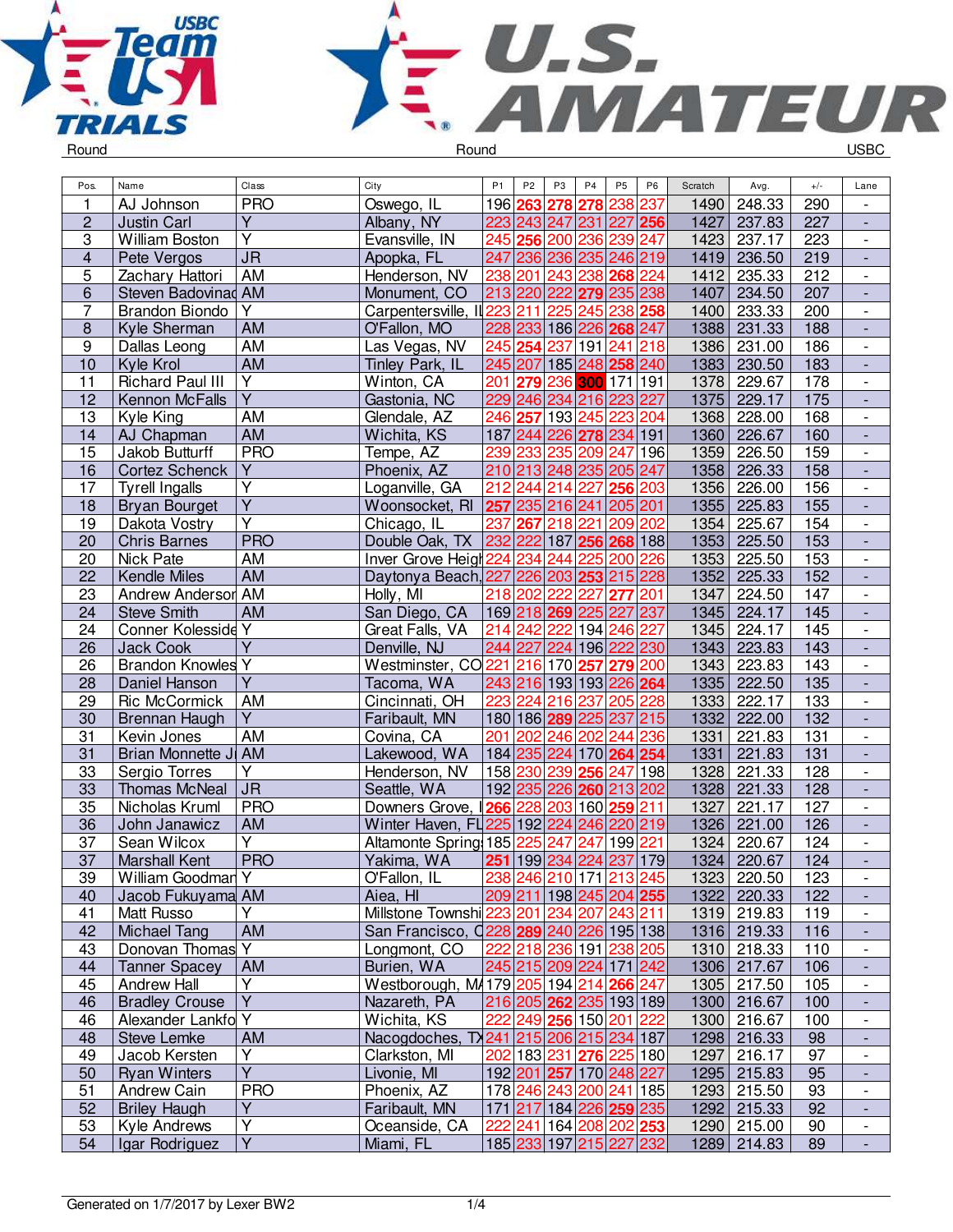



| 236<br>55<br>Belleville, IL<br>185 225<br>210 202<br>214.17<br><b>Thomas Peters</b><br>AM<br>227<br>1285<br>85<br><b>PRO</b><br>56<br>227 200 215 191 226 225<br>1284<br>Floyd knobs, IN<br>84<br>Mike Wolfe<br>214.00<br>$\overline{\phantom{a}}$<br>57<br>83<br><b>PRO</b><br>216 183 229 233 200<br>1283<br>Perry Crowell IV<br>Hoquiam, WA<br>222<br>213.83<br>$\overline{\phantom{a}}$<br>82<br>58<br>Ryan Liederbach Y<br>Macedonia, OH<br>209 210 203 214 191 255<br>1282<br>213.67<br>Y<br>59<br>Inver Grove Heigt 225 134 268 243 202 208<br>80<br>Joshua Pate<br>1280<br>213.33<br>$\overline{\phantom{a}}$<br>AM<br>189 237 216 214 183 237<br>1276<br>76<br><b>Brandon Martin</b><br>Derby, KS<br>212.67<br>60<br>Y<br>245 197 205 219 186<br>$\overline{74}$<br>222<br>1274<br>61<br>Galloway, OH<br>212.33<br>Chaz Dennis<br>$\blacksquare$<br>$\overline{72}$<br>62<br><b>AM</b><br>230 181 192 238 215 216<br>1272<br>212.00<br>Wichita, KS<br>Alex George<br>$\overline{\phantom{a}}$<br>$\overline{\mathsf{Y}}$<br>$\overline{72}$<br>62<br>Collin Smith<br>209 213 215 226 247<br>162<br>1272<br>Huron, SD<br>212.00<br>$\overline{\phantom{a}}$<br>205 191 258 202 189 224<br>69<br><b>PRO</b><br>Hampstead, NC<br>1269<br>211.50<br>64<br>James Grago III<br>$\frac{1}{2}$<br>Υ<br>207<br>211 235 234 192 189<br>1268<br>211.33<br>68<br>65<br>Jordan Bryant<br>Detroit, MI<br>$\qquad \qquad \blacksquare$<br>65<br><b>PRO</b><br>San Francisco, 0221 237 226 180 233 171<br>1268<br>68<br>Darren Tang<br>211.33<br>$\overline{\phantom{a}}$<br>66<br>67<br>Y<br>199 217 247 208 235 160<br>1266<br>Tristan Leyen<br>Perry Hall, MD<br>211.00<br>$\overline{\phantom{a}}$<br>AM<br>60<br>68<br><b>Jeffrey Bartos</b><br>Palatine, IL<br>205 201 182 224 217<br>231<br>1260<br>210.00<br>DeeRonn Booker AM<br>174 258 220 209 194 201<br>56<br>1256<br>69<br>Anaheim, CA<br>209.33<br>$\overline{\phantom{a}}$<br>216 159 197<br>56<br>278 169 237<br>1256<br>69<br>Chris Via<br>AM<br>Springfield, OH<br>209.33<br>$\overline{71}$<br>Christopher Radli Y<br>$\overline{55}$<br>Schenectady, NY224 197 191 192 213 238<br>1255<br>209.17<br>$\blacksquare$<br>$\overline{72}$<br>AM<br>El Sobrante, CA   205   186   228   196   226   213<br>1254<br>209.00<br>54<br>Ronnie Fujita<br>$\blacksquare$<br>$\overline{73}$<br>$\overline{Y}$<br>229 218 215 194 206 191<br>1253<br>208.83<br>53<br>Joseph Grondin<br>San Pedro, CA<br>$\overline{\phantom{a}}$<br>$\overline{Y}$<br>74<br>Fairport Harbor, (197 207 257 224 189 178<br>1252<br>52<br>Casey Cohagan<br>208.67<br>$\overline{\phantom{a}}$<br>232<br>75<br>Gregory Young J Y<br>211 206 189 209 203<br>1250<br>50<br>Viera, FL<br>208.33<br>$\qquad \qquad \blacksquare$<br>$\overline{75}$<br>165 235 216 177 222 235<br>1250<br>50<br><b>Russ Oviatt</b><br><b>AM</b><br>Tempe, AZ<br>208.33<br>$\overline{\phantom{a}}$<br>$\overline{77}$<br>1247<br>47<br>Anthony Naujokas Y<br>Lake Ronkonkom 203 194 147 278 202 223<br>207.83<br>$\overline{\phantom{a}}$<br>$\overline{Y}$<br>78<br>194 201 193 191 223 244<br>207.67<br>46<br><b>Jake Rollins</b><br>Glen Rock, NJ<br>1246<br>$\frac{1}{2}$<br>$\overline{44}$<br>79<br>Aaron Yuratovich Y<br>Babson Park, FL 246 174 226<br>217 202 179<br>1244<br>207.33<br>$\overline{\phantom{a}}$<br>Υ<br>211 208 226 191 181 225<br>42<br>Flint, MI<br>1242<br>207.00<br>Jordan Nunn<br>80<br>$\overline{\mathsf{Y}}$<br>Towanda, KS<br>255 193 180 202 235 176<br>$\overline{41}$<br>81<br>1241<br>Jerod Hromek<br>206.83<br>$\overline{\phantom{a}}$<br>$\overline{\mathsf{Y}}$<br>82<br>242 214 213 203 215 153<br>206.67<br>40<br><b>Brent Boho</b><br>Colgate, WI<br>1240<br>$\blacksquare$<br>Alexander Martin Y<br>190 231 199 177 255 187<br>83<br>206.50<br>39<br>Smyrna, GA<br>1239<br>$\overline{\phantom{a}}$<br>$\overline{Y}$<br>200 222 213 185 243 175<br>1238<br>38<br>84<br>Mason Yamada<br>Kenai, AK<br>206.33<br>$\overline{\phantom{a}}$<br>Υ<br>East Cleveland, Q246 192 204 169 213 209<br>1233<br>33<br>85<br>Meeco Walker<br>205.50<br>$\qquad \qquad \blacksquare$<br>$\overline{\mathsf{Y}}$<br>214 199 166 237<br>232 184<br>1232<br>32<br>86<br>Logan Williams<br>205.33<br>Anchorage, AK<br>$\overline{AM}$<br>$\overline{26}$<br>87<br>208 180 193 193 235 217<br>1226<br>Piroz Tahriri<br>Belmont, CA<br>204.33<br>$\overline{\phantom{a}}$<br><b>PRO</b><br>88<br>Robert Altieri<br>Vancouver, WA   191   185 212<br>195 216 226<br>1225<br>204.17<br>25<br>$\overline{24}$<br>Brandon Wander AM<br>Trabuco Canyon, 224 194 226<br>214 207 159<br>1224<br>89<br>204.00<br>$\overline{\phantom{a}}$<br>212 162 237<br>23<br>90<br>Υ<br>Lilburn, GA<br>246 179 187<br>1223<br>203.83<br>Joshua Rondino<br>$\overline{Y}$<br>234<br>173<br>91<br>141 187 257<br>1221<br>21<br>Prior Lake, MN<br>229<br>203.50<br><b>Gunther Grinde</b><br>$\frac{1}{2}$<br>$\overline{91}$<br>$\overline{Y}$<br>$\overline{21}$<br>1221<br>203.50<br>Port Murray, NJ<br> 200 190 167 247<br>207 210<br><b>Gregory Tack</b><br>Orlando, FL<br>Y<br> 197 184  <mark>216</mark>  181 186  <b>252</b><br>Daniel Bolan<br>202.67<br>93<br>1216<br>16<br>$\overline{\phantom{a}}$<br>$\overline{Y}$<br>Klamath Falls, OF217 197 212 179 214 195<br>94<br><b>Tyger Miller</b><br>202.33<br>14<br>1214<br>$\overline{\phantom{a}}$<br>95<br>Matthew O'Grady<br><b>PRO</b><br>Rahway, NJ<br>231 198 181 189 215 199 <br>1213<br>202.17<br>13<br>$\overline{\phantom{a}}$<br>Υ<br>177 161 234 221 188 226<br>201.17<br>$\overline{7}$<br>96<br><b>Nick Kross</b><br>New Lenox, IL<br>1207<br>5<br>97<br>Darwin Wimer<br>AM<br>Mesquite, NV<br>192 232 197 224 177 183<br>200.83<br>1205<br>AM<br>$\mathbf{1}$<br>Luke Bow<br>Temecula, CA<br>172 175 235 258 174 187<br>200.17<br>98<br>1201<br>AM<br>Albuquerque, NM 195 148 206 223 246 183<br>Jacob Gill<br>200.17<br>98<br>1201<br>1<br>$\overline{\phantom{a}}$<br>Andrew Lazarchid<br>Y<br>Brick, NJ<br>175 221 195 202 191 217<br>200.17<br>98<br>1201<br>1<br>Philadelphia, PA 179 151 231 192 233 214<br>AM<br>200.00<br>101<br><b>Brian Gaines</b><br>1200<br>0<br>$-2$<br>AM<br>188 217 192 220 193 188<br>1198 199.67<br>102<br><b>Matthew Farber</b><br>O'Fallon, IL<br>$\overline{\phantom{a}}$<br>Y<br>$-2$<br>102<br>TJ Rock<br>henderson, NV<br>207 243 183 178 244 143<br>199.67<br>1198<br>$\overline{\phantom{a}}$<br><b>Willie Rushing</b><br>AM<br>159 155 258 218 213 193<br>104<br>Southfield, MI<br>1196 199.33<br>$-4$<br>$\overline{\phantom{a}}$<br>Y<br><b>Chase Benites</b><br>Grandville, MI<br>218 153 196 255 207 166<br>199.17<br>$-5$<br>105<br>1195<br>$\overline{\phantom{a}}$<br>$\overline{Y}$<br>$-5$<br>185 210 215 204 192 189<br>105<br>Logan Langer<br>Owatonna, MN<br>1195 199.17<br>٠<br>-6<br><b>PRO</b><br>152 201 159 233 257 192<br>1194 199.00<br>107<br>Devin Bidwell<br>Wichita, KS<br>$\overline{\phantom{a}}$ | Pos. | Name                | Class | City           | P <sub>1</sub> | P <sub>2</sub> | P <sub>3</sub> | P <sub>4</sub> | <b>P5</b> | P <sub>6</sub> | Scratch | Avg. | $+/-$ | Lane |
|------------------------------------------------------------------------------------------------------------------------------------------------------------------------------------------------------------------------------------------------------------------------------------------------------------------------------------------------------------------------------------------------------------------------------------------------------------------------------------------------------------------------------------------------------------------------------------------------------------------------------------------------------------------------------------------------------------------------------------------------------------------------------------------------------------------------------------------------------------------------------------------------------------------------------------------------------------------------------------------------------------------------------------------------------------------------------------------------------------------------------------------------------------------------------------------------------------------------------------------------------------------------------------------------------------------------------------------------------------------------------------------------------------------------------------------------------------------------------------------------------------------------------------------------------------------------------------------------------------------------------------------------------------------------------------------------------------------------------------------------------------------------------------------------------------------------------------------------------------------------------------------------------------------------------------------------------------------------------------------------------------------------------------------------------------------------------------------------------------------------------------------------------------------------------------------------------------------------------------------------------------------------------------------------------------------------------------------------------------------------------------------------------------------------------------------------------------------------------------------------------------------------------------------------------------------------------------------------------------------------------------------------------------------------------------------------------------------------------------------------------------------------------------------------------------------------------------------------------------------------------------------------------------------------------------------------------------------------------------------------------------------------------------------------------------------------------------------------------------------------------------------------------------------------------------------------------------------------------------------------------------------------------------------------------------------------------------------------------------------------------------------------------------------------------------------------------------------------------------------------------------------------------------------------------------------------------------------------------------------------------------------------------------------------------------------------------------------------------------------------------------------------------------------------------------------------------------------------------------------------------------------------------------------------------------------------------------------------------------------------------------------------------------------------------------------------------------------------------------------------------------------------------------------------------------------------------------------------------------------------------------------------------------------------------------------------------------------------------------------------------------------------------------------------------------------------------------------------------------------------------------------------------------------------------------------------------------------------------------------------------------------------------------------------------------------------------------------------------------------------------------------------------------------------------------------------------------------------------------------------------------------------------------------------------------------------------------------------------------------------------------------------------------------------------------------------------------------------------------------------------------------------------------------------------------------------------------------------------------------------------------------------------------------------------------------------------------------------------------------------------------------------------------------------------------------------------------------------------------------------------------------------------------------------------------------------------------------------------------------------------------------------------------------------------------------------------------------------------------------------------------------------------------------------------------------------------------------------------------------------------------------------------------------------------------------------------------------------------------------------------------------------------------------------------------------------------------------------------------------------------------------------------------------------------------------------------------------------------------------------------------------------------------------------------------------------------------------------------------------------------------------------------------------------------------------------------------------------------------------------------------------------------------------------------------------------------------------------------------------------------------------------------------------------------------------------------------------------------------------------------------------------------------------------------------------------------------------------------------------------------------------------------------------------------------------------------------|------|---------------------|-------|----------------|----------------|----------------|----------------|----------------|-----------|----------------|---------|------|-------|------|
|                                                                                                                                                                                                                                                                                                                                                                                                                                                                                                                                                                                                                                                                                                                                                                                                                                                                                                                                                                                                                                                                                                                                                                                                                                                                                                                                                                                                                                                                                                                                                                                                                                                                                                                                                                                                                                                                                                                                                                                                                                                                                                                                                                                                                                                                                                                                                                                                                                                                                                                                                                                                                                                                                                                                                                                                                                                                                                                                                                                                                                                                                                                                                                                                                                                                                                                                                                                                                                                                                                                                                                                                                                                                                                                                                                                                                                                                                                                                                                                                                                                                                                                                                                                                                                                                                                                                                                                                                                                                                                                                                                                                                                                                                                                                                                                                                                                                                                                                                                                                                                                                                                                                                                                                                                                                                                                                                                                                                                                                                                                                                                                                                                                                                                                                                                                                                                                                                                                                                                                                                                                                                                                                                                                                                                                                                                                                                                                                                                                                                                                                                                                                                                                                                                                                                                                                                                                                                                                                                            |      |                     |       |                |                |                |                |                |           |                |         |      |       |      |
|                                                                                                                                                                                                                                                                                                                                                                                                                                                                                                                                                                                                                                                                                                                                                                                                                                                                                                                                                                                                                                                                                                                                                                                                                                                                                                                                                                                                                                                                                                                                                                                                                                                                                                                                                                                                                                                                                                                                                                                                                                                                                                                                                                                                                                                                                                                                                                                                                                                                                                                                                                                                                                                                                                                                                                                                                                                                                                                                                                                                                                                                                                                                                                                                                                                                                                                                                                                                                                                                                                                                                                                                                                                                                                                                                                                                                                                                                                                                                                                                                                                                                                                                                                                                                                                                                                                                                                                                                                                                                                                                                                                                                                                                                                                                                                                                                                                                                                                                                                                                                                                                                                                                                                                                                                                                                                                                                                                                                                                                                                                                                                                                                                                                                                                                                                                                                                                                                                                                                                                                                                                                                                                                                                                                                                                                                                                                                                                                                                                                                                                                                                                                                                                                                                                                                                                                                                                                                                                                                            |      |                     |       |                |                |                |                |                |           |                |         |      |       |      |
|                                                                                                                                                                                                                                                                                                                                                                                                                                                                                                                                                                                                                                                                                                                                                                                                                                                                                                                                                                                                                                                                                                                                                                                                                                                                                                                                                                                                                                                                                                                                                                                                                                                                                                                                                                                                                                                                                                                                                                                                                                                                                                                                                                                                                                                                                                                                                                                                                                                                                                                                                                                                                                                                                                                                                                                                                                                                                                                                                                                                                                                                                                                                                                                                                                                                                                                                                                                                                                                                                                                                                                                                                                                                                                                                                                                                                                                                                                                                                                                                                                                                                                                                                                                                                                                                                                                                                                                                                                                                                                                                                                                                                                                                                                                                                                                                                                                                                                                                                                                                                                                                                                                                                                                                                                                                                                                                                                                                                                                                                                                                                                                                                                                                                                                                                                                                                                                                                                                                                                                                                                                                                                                                                                                                                                                                                                                                                                                                                                                                                                                                                                                                                                                                                                                                                                                                                                                                                                                                                            |      |                     |       |                |                |                |                |                |           |                |         |      |       |      |
|                                                                                                                                                                                                                                                                                                                                                                                                                                                                                                                                                                                                                                                                                                                                                                                                                                                                                                                                                                                                                                                                                                                                                                                                                                                                                                                                                                                                                                                                                                                                                                                                                                                                                                                                                                                                                                                                                                                                                                                                                                                                                                                                                                                                                                                                                                                                                                                                                                                                                                                                                                                                                                                                                                                                                                                                                                                                                                                                                                                                                                                                                                                                                                                                                                                                                                                                                                                                                                                                                                                                                                                                                                                                                                                                                                                                                                                                                                                                                                                                                                                                                                                                                                                                                                                                                                                                                                                                                                                                                                                                                                                                                                                                                                                                                                                                                                                                                                                                                                                                                                                                                                                                                                                                                                                                                                                                                                                                                                                                                                                                                                                                                                                                                                                                                                                                                                                                                                                                                                                                                                                                                                                                                                                                                                                                                                                                                                                                                                                                                                                                                                                                                                                                                                                                                                                                                                                                                                                                                            |      |                     |       |                |                |                |                |                |           |                |         |      |       |      |
|                                                                                                                                                                                                                                                                                                                                                                                                                                                                                                                                                                                                                                                                                                                                                                                                                                                                                                                                                                                                                                                                                                                                                                                                                                                                                                                                                                                                                                                                                                                                                                                                                                                                                                                                                                                                                                                                                                                                                                                                                                                                                                                                                                                                                                                                                                                                                                                                                                                                                                                                                                                                                                                                                                                                                                                                                                                                                                                                                                                                                                                                                                                                                                                                                                                                                                                                                                                                                                                                                                                                                                                                                                                                                                                                                                                                                                                                                                                                                                                                                                                                                                                                                                                                                                                                                                                                                                                                                                                                                                                                                                                                                                                                                                                                                                                                                                                                                                                                                                                                                                                                                                                                                                                                                                                                                                                                                                                                                                                                                                                                                                                                                                                                                                                                                                                                                                                                                                                                                                                                                                                                                                                                                                                                                                                                                                                                                                                                                                                                                                                                                                                                                                                                                                                                                                                                                                                                                                                                                            |      |                     |       |                |                |                |                |                |           |                |         |      |       |      |
|                                                                                                                                                                                                                                                                                                                                                                                                                                                                                                                                                                                                                                                                                                                                                                                                                                                                                                                                                                                                                                                                                                                                                                                                                                                                                                                                                                                                                                                                                                                                                                                                                                                                                                                                                                                                                                                                                                                                                                                                                                                                                                                                                                                                                                                                                                                                                                                                                                                                                                                                                                                                                                                                                                                                                                                                                                                                                                                                                                                                                                                                                                                                                                                                                                                                                                                                                                                                                                                                                                                                                                                                                                                                                                                                                                                                                                                                                                                                                                                                                                                                                                                                                                                                                                                                                                                                                                                                                                                                                                                                                                                                                                                                                                                                                                                                                                                                                                                                                                                                                                                                                                                                                                                                                                                                                                                                                                                                                                                                                                                                                                                                                                                                                                                                                                                                                                                                                                                                                                                                                                                                                                                                                                                                                                                                                                                                                                                                                                                                                                                                                                                                                                                                                                                                                                                                                                                                                                                                                            |      |                     |       |                |                |                |                |                |           |                |         |      |       |      |
|                                                                                                                                                                                                                                                                                                                                                                                                                                                                                                                                                                                                                                                                                                                                                                                                                                                                                                                                                                                                                                                                                                                                                                                                                                                                                                                                                                                                                                                                                                                                                                                                                                                                                                                                                                                                                                                                                                                                                                                                                                                                                                                                                                                                                                                                                                                                                                                                                                                                                                                                                                                                                                                                                                                                                                                                                                                                                                                                                                                                                                                                                                                                                                                                                                                                                                                                                                                                                                                                                                                                                                                                                                                                                                                                                                                                                                                                                                                                                                                                                                                                                                                                                                                                                                                                                                                                                                                                                                                                                                                                                                                                                                                                                                                                                                                                                                                                                                                                                                                                                                                                                                                                                                                                                                                                                                                                                                                                                                                                                                                                                                                                                                                                                                                                                                                                                                                                                                                                                                                                                                                                                                                                                                                                                                                                                                                                                                                                                                                                                                                                                                                                                                                                                                                                                                                                                                                                                                                                                            |      |                     |       |                |                |                |                |                |           |                |         |      |       |      |
|                                                                                                                                                                                                                                                                                                                                                                                                                                                                                                                                                                                                                                                                                                                                                                                                                                                                                                                                                                                                                                                                                                                                                                                                                                                                                                                                                                                                                                                                                                                                                                                                                                                                                                                                                                                                                                                                                                                                                                                                                                                                                                                                                                                                                                                                                                                                                                                                                                                                                                                                                                                                                                                                                                                                                                                                                                                                                                                                                                                                                                                                                                                                                                                                                                                                                                                                                                                                                                                                                                                                                                                                                                                                                                                                                                                                                                                                                                                                                                                                                                                                                                                                                                                                                                                                                                                                                                                                                                                                                                                                                                                                                                                                                                                                                                                                                                                                                                                                                                                                                                                                                                                                                                                                                                                                                                                                                                                                                                                                                                                                                                                                                                                                                                                                                                                                                                                                                                                                                                                                                                                                                                                                                                                                                                                                                                                                                                                                                                                                                                                                                                                                                                                                                                                                                                                                                                                                                                                                                            |      |                     |       |                |                |                |                |                |           |                |         |      |       |      |
|                                                                                                                                                                                                                                                                                                                                                                                                                                                                                                                                                                                                                                                                                                                                                                                                                                                                                                                                                                                                                                                                                                                                                                                                                                                                                                                                                                                                                                                                                                                                                                                                                                                                                                                                                                                                                                                                                                                                                                                                                                                                                                                                                                                                                                                                                                                                                                                                                                                                                                                                                                                                                                                                                                                                                                                                                                                                                                                                                                                                                                                                                                                                                                                                                                                                                                                                                                                                                                                                                                                                                                                                                                                                                                                                                                                                                                                                                                                                                                                                                                                                                                                                                                                                                                                                                                                                                                                                                                                                                                                                                                                                                                                                                                                                                                                                                                                                                                                                                                                                                                                                                                                                                                                                                                                                                                                                                                                                                                                                                                                                                                                                                                                                                                                                                                                                                                                                                                                                                                                                                                                                                                                                                                                                                                                                                                                                                                                                                                                                                                                                                                                                                                                                                                                                                                                                                                                                                                                                                            |      |                     |       |                |                |                |                |                |           |                |         |      |       |      |
|                                                                                                                                                                                                                                                                                                                                                                                                                                                                                                                                                                                                                                                                                                                                                                                                                                                                                                                                                                                                                                                                                                                                                                                                                                                                                                                                                                                                                                                                                                                                                                                                                                                                                                                                                                                                                                                                                                                                                                                                                                                                                                                                                                                                                                                                                                                                                                                                                                                                                                                                                                                                                                                                                                                                                                                                                                                                                                                                                                                                                                                                                                                                                                                                                                                                                                                                                                                                                                                                                                                                                                                                                                                                                                                                                                                                                                                                                                                                                                                                                                                                                                                                                                                                                                                                                                                                                                                                                                                                                                                                                                                                                                                                                                                                                                                                                                                                                                                                                                                                                                                                                                                                                                                                                                                                                                                                                                                                                                                                                                                                                                                                                                                                                                                                                                                                                                                                                                                                                                                                                                                                                                                                                                                                                                                                                                                                                                                                                                                                                                                                                                                                                                                                                                                                                                                                                                                                                                                                                            |      |                     |       |                |                |                |                |                |           |                |         |      |       |      |
|                                                                                                                                                                                                                                                                                                                                                                                                                                                                                                                                                                                                                                                                                                                                                                                                                                                                                                                                                                                                                                                                                                                                                                                                                                                                                                                                                                                                                                                                                                                                                                                                                                                                                                                                                                                                                                                                                                                                                                                                                                                                                                                                                                                                                                                                                                                                                                                                                                                                                                                                                                                                                                                                                                                                                                                                                                                                                                                                                                                                                                                                                                                                                                                                                                                                                                                                                                                                                                                                                                                                                                                                                                                                                                                                                                                                                                                                                                                                                                                                                                                                                                                                                                                                                                                                                                                                                                                                                                                                                                                                                                                                                                                                                                                                                                                                                                                                                                                                                                                                                                                                                                                                                                                                                                                                                                                                                                                                                                                                                                                                                                                                                                                                                                                                                                                                                                                                                                                                                                                                                                                                                                                                                                                                                                                                                                                                                                                                                                                                                                                                                                                                                                                                                                                                                                                                                                                                                                                                                            |      |                     |       |                |                |                |                |                |           |                |         |      |       |      |
|                                                                                                                                                                                                                                                                                                                                                                                                                                                                                                                                                                                                                                                                                                                                                                                                                                                                                                                                                                                                                                                                                                                                                                                                                                                                                                                                                                                                                                                                                                                                                                                                                                                                                                                                                                                                                                                                                                                                                                                                                                                                                                                                                                                                                                                                                                                                                                                                                                                                                                                                                                                                                                                                                                                                                                                                                                                                                                                                                                                                                                                                                                                                                                                                                                                                                                                                                                                                                                                                                                                                                                                                                                                                                                                                                                                                                                                                                                                                                                                                                                                                                                                                                                                                                                                                                                                                                                                                                                                                                                                                                                                                                                                                                                                                                                                                                                                                                                                                                                                                                                                                                                                                                                                                                                                                                                                                                                                                                                                                                                                                                                                                                                                                                                                                                                                                                                                                                                                                                                                                                                                                                                                                                                                                                                                                                                                                                                                                                                                                                                                                                                                                                                                                                                                                                                                                                                                                                                                                                            |      |                     |       |                |                |                |                |                |           |                |         |      |       |      |
|                                                                                                                                                                                                                                                                                                                                                                                                                                                                                                                                                                                                                                                                                                                                                                                                                                                                                                                                                                                                                                                                                                                                                                                                                                                                                                                                                                                                                                                                                                                                                                                                                                                                                                                                                                                                                                                                                                                                                                                                                                                                                                                                                                                                                                                                                                                                                                                                                                                                                                                                                                                                                                                                                                                                                                                                                                                                                                                                                                                                                                                                                                                                                                                                                                                                                                                                                                                                                                                                                                                                                                                                                                                                                                                                                                                                                                                                                                                                                                                                                                                                                                                                                                                                                                                                                                                                                                                                                                                                                                                                                                                                                                                                                                                                                                                                                                                                                                                                                                                                                                                                                                                                                                                                                                                                                                                                                                                                                                                                                                                                                                                                                                                                                                                                                                                                                                                                                                                                                                                                                                                                                                                                                                                                                                                                                                                                                                                                                                                                                                                                                                                                                                                                                                                                                                                                                                                                                                                                                            |      |                     |       |                |                |                |                |                |           |                |         |      |       |      |
|                                                                                                                                                                                                                                                                                                                                                                                                                                                                                                                                                                                                                                                                                                                                                                                                                                                                                                                                                                                                                                                                                                                                                                                                                                                                                                                                                                                                                                                                                                                                                                                                                                                                                                                                                                                                                                                                                                                                                                                                                                                                                                                                                                                                                                                                                                                                                                                                                                                                                                                                                                                                                                                                                                                                                                                                                                                                                                                                                                                                                                                                                                                                                                                                                                                                                                                                                                                                                                                                                                                                                                                                                                                                                                                                                                                                                                                                                                                                                                                                                                                                                                                                                                                                                                                                                                                                                                                                                                                                                                                                                                                                                                                                                                                                                                                                                                                                                                                                                                                                                                                                                                                                                                                                                                                                                                                                                                                                                                                                                                                                                                                                                                                                                                                                                                                                                                                                                                                                                                                                                                                                                                                                                                                                                                                                                                                                                                                                                                                                                                                                                                                                                                                                                                                                                                                                                                                                                                                                                            |      |                     |       |                |                |                |                |                |           |                |         |      |       |      |
|                                                                                                                                                                                                                                                                                                                                                                                                                                                                                                                                                                                                                                                                                                                                                                                                                                                                                                                                                                                                                                                                                                                                                                                                                                                                                                                                                                                                                                                                                                                                                                                                                                                                                                                                                                                                                                                                                                                                                                                                                                                                                                                                                                                                                                                                                                                                                                                                                                                                                                                                                                                                                                                                                                                                                                                                                                                                                                                                                                                                                                                                                                                                                                                                                                                                                                                                                                                                                                                                                                                                                                                                                                                                                                                                                                                                                                                                                                                                                                                                                                                                                                                                                                                                                                                                                                                                                                                                                                                                                                                                                                                                                                                                                                                                                                                                                                                                                                                                                                                                                                                                                                                                                                                                                                                                                                                                                                                                                                                                                                                                                                                                                                                                                                                                                                                                                                                                                                                                                                                                                                                                                                                                                                                                                                                                                                                                                                                                                                                                                                                                                                                                                                                                                                                                                                                                                                                                                                                                                            |      |                     |       |                |                |                |                |                |           |                |         |      |       |      |
|                                                                                                                                                                                                                                                                                                                                                                                                                                                                                                                                                                                                                                                                                                                                                                                                                                                                                                                                                                                                                                                                                                                                                                                                                                                                                                                                                                                                                                                                                                                                                                                                                                                                                                                                                                                                                                                                                                                                                                                                                                                                                                                                                                                                                                                                                                                                                                                                                                                                                                                                                                                                                                                                                                                                                                                                                                                                                                                                                                                                                                                                                                                                                                                                                                                                                                                                                                                                                                                                                                                                                                                                                                                                                                                                                                                                                                                                                                                                                                                                                                                                                                                                                                                                                                                                                                                                                                                                                                                                                                                                                                                                                                                                                                                                                                                                                                                                                                                                                                                                                                                                                                                                                                                                                                                                                                                                                                                                                                                                                                                                                                                                                                                                                                                                                                                                                                                                                                                                                                                                                                                                                                                                                                                                                                                                                                                                                                                                                                                                                                                                                                                                                                                                                                                                                                                                                                                                                                                                                            |      |                     |       |                |                |                |                |                |           |                |         |      |       |      |
|                                                                                                                                                                                                                                                                                                                                                                                                                                                                                                                                                                                                                                                                                                                                                                                                                                                                                                                                                                                                                                                                                                                                                                                                                                                                                                                                                                                                                                                                                                                                                                                                                                                                                                                                                                                                                                                                                                                                                                                                                                                                                                                                                                                                                                                                                                                                                                                                                                                                                                                                                                                                                                                                                                                                                                                                                                                                                                                                                                                                                                                                                                                                                                                                                                                                                                                                                                                                                                                                                                                                                                                                                                                                                                                                                                                                                                                                                                                                                                                                                                                                                                                                                                                                                                                                                                                                                                                                                                                                                                                                                                                                                                                                                                                                                                                                                                                                                                                                                                                                                                                                                                                                                                                                                                                                                                                                                                                                                                                                                                                                                                                                                                                                                                                                                                                                                                                                                                                                                                                                                                                                                                                                                                                                                                                                                                                                                                                                                                                                                                                                                                                                                                                                                                                                                                                                                                                                                                                                                            |      |                     |       |                |                |                |                |                |           |                |         |      |       |      |
|                                                                                                                                                                                                                                                                                                                                                                                                                                                                                                                                                                                                                                                                                                                                                                                                                                                                                                                                                                                                                                                                                                                                                                                                                                                                                                                                                                                                                                                                                                                                                                                                                                                                                                                                                                                                                                                                                                                                                                                                                                                                                                                                                                                                                                                                                                                                                                                                                                                                                                                                                                                                                                                                                                                                                                                                                                                                                                                                                                                                                                                                                                                                                                                                                                                                                                                                                                                                                                                                                                                                                                                                                                                                                                                                                                                                                                                                                                                                                                                                                                                                                                                                                                                                                                                                                                                                                                                                                                                                                                                                                                                                                                                                                                                                                                                                                                                                                                                                                                                                                                                                                                                                                                                                                                                                                                                                                                                                                                                                                                                                                                                                                                                                                                                                                                                                                                                                                                                                                                                                                                                                                                                                                                                                                                                                                                                                                                                                                                                                                                                                                                                                                                                                                                                                                                                                                                                                                                                                                            |      |                     |       |                |                |                |                |                |           |                |         |      |       |      |
|                                                                                                                                                                                                                                                                                                                                                                                                                                                                                                                                                                                                                                                                                                                                                                                                                                                                                                                                                                                                                                                                                                                                                                                                                                                                                                                                                                                                                                                                                                                                                                                                                                                                                                                                                                                                                                                                                                                                                                                                                                                                                                                                                                                                                                                                                                                                                                                                                                                                                                                                                                                                                                                                                                                                                                                                                                                                                                                                                                                                                                                                                                                                                                                                                                                                                                                                                                                                                                                                                                                                                                                                                                                                                                                                                                                                                                                                                                                                                                                                                                                                                                                                                                                                                                                                                                                                                                                                                                                                                                                                                                                                                                                                                                                                                                                                                                                                                                                                                                                                                                                                                                                                                                                                                                                                                                                                                                                                                                                                                                                                                                                                                                                                                                                                                                                                                                                                                                                                                                                                                                                                                                                                                                                                                                                                                                                                                                                                                                                                                                                                                                                                                                                                                                                                                                                                                                                                                                                                                            |      |                     |       |                |                |                |                |                |           |                |         |      |       |      |
|                                                                                                                                                                                                                                                                                                                                                                                                                                                                                                                                                                                                                                                                                                                                                                                                                                                                                                                                                                                                                                                                                                                                                                                                                                                                                                                                                                                                                                                                                                                                                                                                                                                                                                                                                                                                                                                                                                                                                                                                                                                                                                                                                                                                                                                                                                                                                                                                                                                                                                                                                                                                                                                                                                                                                                                                                                                                                                                                                                                                                                                                                                                                                                                                                                                                                                                                                                                                                                                                                                                                                                                                                                                                                                                                                                                                                                                                                                                                                                                                                                                                                                                                                                                                                                                                                                                                                                                                                                                                                                                                                                                                                                                                                                                                                                                                                                                                                                                                                                                                                                                                                                                                                                                                                                                                                                                                                                                                                                                                                                                                                                                                                                                                                                                                                                                                                                                                                                                                                                                                                                                                                                                                                                                                                                                                                                                                                                                                                                                                                                                                                                                                                                                                                                                                                                                                                                                                                                                                                            |      |                     |       |                |                |                |                |                |           |                |         |      |       |      |
|                                                                                                                                                                                                                                                                                                                                                                                                                                                                                                                                                                                                                                                                                                                                                                                                                                                                                                                                                                                                                                                                                                                                                                                                                                                                                                                                                                                                                                                                                                                                                                                                                                                                                                                                                                                                                                                                                                                                                                                                                                                                                                                                                                                                                                                                                                                                                                                                                                                                                                                                                                                                                                                                                                                                                                                                                                                                                                                                                                                                                                                                                                                                                                                                                                                                                                                                                                                                                                                                                                                                                                                                                                                                                                                                                                                                                                                                                                                                                                                                                                                                                                                                                                                                                                                                                                                                                                                                                                                                                                                                                                                                                                                                                                                                                                                                                                                                                                                                                                                                                                                                                                                                                                                                                                                                                                                                                                                                                                                                                                                                                                                                                                                                                                                                                                                                                                                                                                                                                                                                                                                                                                                                                                                                                                                                                                                                                                                                                                                                                                                                                                                                                                                                                                                                                                                                                                                                                                                                                            |      |                     |       |                |                |                |                |                |           |                |         |      |       |      |
|                                                                                                                                                                                                                                                                                                                                                                                                                                                                                                                                                                                                                                                                                                                                                                                                                                                                                                                                                                                                                                                                                                                                                                                                                                                                                                                                                                                                                                                                                                                                                                                                                                                                                                                                                                                                                                                                                                                                                                                                                                                                                                                                                                                                                                                                                                                                                                                                                                                                                                                                                                                                                                                                                                                                                                                                                                                                                                                                                                                                                                                                                                                                                                                                                                                                                                                                                                                                                                                                                                                                                                                                                                                                                                                                                                                                                                                                                                                                                                                                                                                                                                                                                                                                                                                                                                                                                                                                                                                                                                                                                                                                                                                                                                                                                                                                                                                                                                                                                                                                                                                                                                                                                                                                                                                                                                                                                                                                                                                                                                                                                                                                                                                                                                                                                                                                                                                                                                                                                                                                                                                                                                                                                                                                                                                                                                                                                                                                                                                                                                                                                                                                                                                                                                                                                                                                                                                                                                                                                            |      |                     |       |                |                |                |                |                |           |                |         |      |       |      |
|                                                                                                                                                                                                                                                                                                                                                                                                                                                                                                                                                                                                                                                                                                                                                                                                                                                                                                                                                                                                                                                                                                                                                                                                                                                                                                                                                                                                                                                                                                                                                                                                                                                                                                                                                                                                                                                                                                                                                                                                                                                                                                                                                                                                                                                                                                                                                                                                                                                                                                                                                                                                                                                                                                                                                                                                                                                                                                                                                                                                                                                                                                                                                                                                                                                                                                                                                                                                                                                                                                                                                                                                                                                                                                                                                                                                                                                                                                                                                                                                                                                                                                                                                                                                                                                                                                                                                                                                                                                                                                                                                                                                                                                                                                                                                                                                                                                                                                                                                                                                                                                                                                                                                                                                                                                                                                                                                                                                                                                                                                                                                                                                                                                                                                                                                                                                                                                                                                                                                                                                                                                                                                                                                                                                                                                                                                                                                                                                                                                                                                                                                                                                                                                                                                                                                                                                                                                                                                                                                            |      |                     |       |                |                |                |                |                |           |                |         |      |       |      |
|                                                                                                                                                                                                                                                                                                                                                                                                                                                                                                                                                                                                                                                                                                                                                                                                                                                                                                                                                                                                                                                                                                                                                                                                                                                                                                                                                                                                                                                                                                                                                                                                                                                                                                                                                                                                                                                                                                                                                                                                                                                                                                                                                                                                                                                                                                                                                                                                                                                                                                                                                                                                                                                                                                                                                                                                                                                                                                                                                                                                                                                                                                                                                                                                                                                                                                                                                                                                                                                                                                                                                                                                                                                                                                                                                                                                                                                                                                                                                                                                                                                                                                                                                                                                                                                                                                                                                                                                                                                                                                                                                                                                                                                                                                                                                                                                                                                                                                                                                                                                                                                                                                                                                                                                                                                                                                                                                                                                                                                                                                                                                                                                                                                                                                                                                                                                                                                                                                                                                                                                                                                                                                                                                                                                                                                                                                                                                                                                                                                                                                                                                                                                                                                                                                                                                                                                                                                                                                                                                            |      |                     |       |                |                |                |                |                |           |                |         |      |       |      |
|                                                                                                                                                                                                                                                                                                                                                                                                                                                                                                                                                                                                                                                                                                                                                                                                                                                                                                                                                                                                                                                                                                                                                                                                                                                                                                                                                                                                                                                                                                                                                                                                                                                                                                                                                                                                                                                                                                                                                                                                                                                                                                                                                                                                                                                                                                                                                                                                                                                                                                                                                                                                                                                                                                                                                                                                                                                                                                                                                                                                                                                                                                                                                                                                                                                                                                                                                                                                                                                                                                                                                                                                                                                                                                                                                                                                                                                                                                                                                                                                                                                                                                                                                                                                                                                                                                                                                                                                                                                                                                                                                                                                                                                                                                                                                                                                                                                                                                                                                                                                                                                                                                                                                                                                                                                                                                                                                                                                                                                                                                                                                                                                                                                                                                                                                                                                                                                                                                                                                                                                                                                                                                                                                                                                                                                                                                                                                                                                                                                                                                                                                                                                                                                                                                                                                                                                                                                                                                                                                            |      |                     |       |                |                |                |                |                |           |                |         |      |       |      |
|                                                                                                                                                                                                                                                                                                                                                                                                                                                                                                                                                                                                                                                                                                                                                                                                                                                                                                                                                                                                                                                                                                                                                                                                                                                                                                                                                                                                                                                                                                                                                                                                                                                                                                                                                                                                                                                                                                                                                                                                                                                                                                                                                                                                                                                                                                                                                                                                                                                                                                                                                                                                                                                                                                                                                                                                                                                                                                                                                                                                                                                                                                                                                                                                                                                                                                                                                                                                                                                                                                                                                                                                                                                                                                                                                                                                                                                                                                                                                                                                                                                                                                                                                                                                                                                                                                                                                                                                                                                                                                                                                                                                                                                                                                                                                                                                                                                                                                                                                                                                                                                                                                                                                                                                                                                                                                                                                                                                                                                                                                                                                                                                                                                                                                                                                                                                                                                                                                                                                                                                                                                                                                                                                                                                                                                                                                                                                                                                                                                                                                                                                                                                                                                                                                                                                                                                                                                                                                                                                            |      |                     |       |                |                |                |                |                |           |                |         |      |       |      |
|                                                                                                                                                                                                                                                                                                                                                                                                                                                                                                                                                                                                                                                                                                                                                                                                                                                                                                                                                                                                                                                                                                                                                                                                                                                                                                                                                                                                                                                                                                                                                                                                                                                                                                                                                                                                                                                                                                                                                                                                                                                                                                                                                                                                                                                                                                                                                                                                                                                                                                                                                                                                                                                                                                                                                                                                                                                                                                                                                                                                                                                                                                                                                                                                                                                                                                                                                                                                                                                                                                                                                                                                                                                                                                                                                                                                                                                                                                                                                                                                                                                                                                                                                                                                                                                                                                                                                                                                                                                                                                                                                                                                                                                                                                                                                                                                                                                                                                                                                                                                                                                                                                                                                                                                                                                                                                                                                                                                                                                                                                                                                                                                                                                                                                                                                                                                                                                                                                                                                                                                                                                                                                                                                                                                                                                                                                                                                                                                                                                                                                                                                                                                                                                                                                                                                                                                                                                                                                                                                            |      |                     |       |                |                |                |                |                |           |                |         |      |       |      |
|                                                                                                                                                                                                                                                                                                                                                                                                                                                                                                                                                                                                                                                                                                                                                                                                                                                                                                                                                                                                                                                                                                                                                                                                                                                                                                                                                                                                                                                                                                                                                                                                                                                                                                                                                                                                                                                                                                                                                                                                                                                                                                                                                                                                                                                                                                                                                                                                                                                                                                                                                                                                                                                                                                                                                                                                                                                                                                                                                                                                                                                                                                                                                                                                                                                                                                                                                                                                                                                                                                                                                                                                                                                                                                                                                                                                                                                                                                                                                                                                                                                                                                                                                                                                                                                                                                                                                                                                                                                                                                                                                                                                                                                                                                                                                                                                                                                                                                                                                                                                                                                                                                                                                                                                                                                                                                                                                                                                                                                                                                                                                                                                                                                                                                                                                                                                                                                                                                                                                                                                                                                                                                                                                                                                                                                                                                                                                                                                                                                                                                                                                                                                                                                                                                                                                                                                                                                                                                                                                            |      |                     |       |                |                |                |                |                |           |                |         |      |       |      |
|                                                                                                                                                                                                                                                                                                                                                                                                                                                                                                                                                                                                                                                                                                                                                                                                                                                                                                                                                                                                                                                                                                                                                                                                                                                                                                                                                                                                                                                                                                                                                                                                                                                                                                                                                                                                                                                                                                                                                                                                                                                                                                                                                                                                                                                                                                                                                                                                                                                                                                                                                                                                                                                                                                                                                                                                                                                                                                                                                                                                                                                                                                                                                                                                                                                                                                                                                                                                                                                                                                                                                                                                                                                                                                                                                                                                                                                                                                                                                                                                                                                                                                                                                                                                                                                                                                                                                                                                                                                                                                                                                                                                                                                                                                                                                                                                                                                                                                                                                                                                                                                                                                                                                                                                                                                                                                                                                                                                                                                                                                                                                                                                                                                                                                                                                                                                                                                                                                                                                                                                                                                                                                                                                                                                                                                                                                                                                                                                                                                                                                                                                                                                                                                                                                                                                                                                                                                                                                                                                            |      |                     |       |                |                |                |                |                |           |                |         |      |       |      |
|                                                                                                                                                                                                                                                                                                                                                                                                                                                                                                                                                                                                                                                                                                                                                                                                                                                                                                                                                                                                                                                                                                                                                                                                                                                                                                                                                                                                                                                                                                                                                                                                                                                                                                                                                                                                                                                                                                                                                                                                                                                                                                                                                                                                                                                                                                                                                                                                                                                                                                                                                                                                                                                                                                                                                                                                                                                                                                                                                                                                                                                                                                                                                                                                                                                                                                                                                                                                                                                                                                                                                                                                                                                                                                                                                                                                                                                                                                                                                                                                                                                                                                                                                                                                                                                                                                                                                                                                                                                                                                                                                                                                                                                                                                                                                                                                                                                                                                                                                                                                                                                                                                                                                                                                                                                                                                                                                                                                                                                                                                                                                                                                                                                                                                                                                                                                                                                                                                                                                                                                                                                                                                                                                                                                                                                                                                                                                                                                                                                                                                                                                                                                                                                                                                                                                                                                                                                                                                                                                            |      |                     |       |                |                |                |                |                |           |                |         |      |       |      |
|                                                                                                                                                                                                                                                                                                                                                                                                                                                                                                                                                                                                                                                                                                                                                                                                                                                                                                                                                                                                                                                                                                                                                                                                                                                                                                                                                                                                                                                                                                                                                                                                                                                                                                                                                                                                                                                                                                                                                                                                                                                                                                                                                                                                                                                                                                                                                                                                                                                                                                                                                                                                                                                                                                                                                                                                                                                                                                                                                                                                                                                                                                                                                                                                                                                                                                                                                                                                                                                                                                                                                                                                                                                                                                                                                                                                                                                                                                                                                                                                                                                                                                                                                                                                                                                                                                                                                                                                                                                                                                                                                                                                                                                                                                                                                                                                                                                                                                                                                                                                                                                                                                                                                                                                                                                                                                                                                                                                                                                                                                                                                                                                                                                                                                                                                                                                                                                                                                                                                                                                                                                                                                                                                                                                                                                                                                                                                                                                                                                                                                                                                                                                                                                                                                                                                                                                                                                                                                                                                            |      |                     |       |                |                |                |                |                |           |                |         |      |       |      |
|                                                                                                                                                                                                                                                                                                                                                                                                                                                                                                                                                                                                                                                                                                                                                                                                                                                                                                                                                                                                                                                                                                                                                                                                                                                                                                                                                                                                                                                                                                                                                                                                                                                                                                                                                                                                                                                                                                                                                                                                                                                                                                                                                                                                                                                                                                                                                                                                                                                                                                                                                                                                                                                                                                                                                                                                                                                                                                                                                                                                                                                                                                                                                                                                                                                                                                                                                                                                                                                                                                                                                                                                                                                                                                                                                                                                                                                                                                                                                                                                                                                                                                                                                                                                                                                                                                                                                                                                                                                                                                                                                                                                                                                                                                                                                                                                                                                                                                                                                                                                                                                                                                                                                                                                                                                                                                                                                                                                                                                                                                                                                                                                                                                                                                                                                                                                                                                                                                                                                                                                                                                                                                                                                                                                                                                                                                                                                                                                                                                                                                                                                                                                                                                                                                                                                                                                                                                                                                                                                            |      |                     |       |                |                |                |                |                |           |                |         |      |       |      |
|                                                                                                                                                                                                                                                                                                                                                                                                                                                                                                                                                                                                                                                                                                                                                                                                                                                                                                                                                                                                                                                                                                                                                                                                                                                                                                                                                                                                                                                                                                                                                                                                                                                                                                                                                                                                                                                                                                                                                                                                                                                                                                                                                                                                                                                                                                                                                                                                                                                                                                                                                                                                                                                                                                                                                                                                                                                                                                                                                                                                                                                                                                                                                                                                                                                                                                                                                                                                                                                                                                                                                                                                                                                                                                                                                                                                                                                                                                                                                                                                                                                                                                                                                                                                                                                                                                                                                                                                                                                                                                                                                                                                                                                                                                                                                                                                                                                                                                                                                                                                                                                                                                                                                                                                                                                                                                                                                                                                                                                                                                                                                                                                                                                                                                                                                                                                                                                                                                                                                                                                                                                                                                                                                                                                                                                                                                                                                                                                                                                                                                                                                                                                                                                                                                                                                                                                                                                                                                                                                            |      |                     |       |                |                |                |                |                |           |                |         |      |       |      |
|                                                                                                                                                                                                                                                                                                                                                                                                                                                                                                                                                                                                                                                                                                                                                                                                                                                                                                                                                                                                                                                                                                                                                                                                                                                                                                                                                                                                                                                                                                                                                                                                                                                                                                                                                                                                                                                                                                                                                                                                                                                                                                                                                                                                                                                                                                                                                                                                                                                                                                                                                                                                                                                                                                                                                                                                                                                                                                                                                                                                                                                                                                                                                                                                                                                                                                                                                                                                                                                                                                                                                                                                                                                                                                                                                                                                                                                                                                                                                                                                                                                                                                                                                                                                                                                                                                                                                                                                                                                                                                                                                                                                                                                                                                                                                                                                                                                                                                                                                                                                                                                                                                                                                                                                                                                                                                                                                                                                                                                                                                                                                                                                                                                                                                                                                                                                                                                                                                                                                                                                                                                                                                                                                                                                                                                                                                                                                                                                                                                                                                                                                                                                                                                                                                                                                                                                                                                                                                                                                            |      |                     |       |                |                |                |                |                |           |                |         |      |       |      |
|                                                                                                                                                                                                                                                                                                                                                                                                                                                                                                                                                                                                                                                                                                                                                                                                                                                                                                                                                                                                                                                                                                                                                                                                                                                                                                                                                                                                                                                                                                                                                                                                                                                                                                                                                                                                                                                                                                                                                                                                                                                                                                                                                                                                                                                                                                                                                                                                                                                                                                                                                                                                                                                                                                                                                                                                                                                                                                                                                                                                                                                                                                                                                                                                                                                                                                                                                                                                                                                                                                                                                                                                                                                                                                                                                                                                                                                                                                                                                                                                                                                                                                                                                                                                                                                                                                                                                                                                                                                                                                                                                                                                                                                                                                                                                                                                                                                                                                                                                                                                                                                                                                                                                                                                                                                                                                                                                                                                                                                                                                                                                                                                                                                                                                                                                                                                                                                                                                                                                                                                                                                                                                                                                                                                                                                                                                                                                                                                                                                                                                                                                                                                                                                                                                                                                                                                                                                                                                                                                            |      |                     |       |                |                |                |                |                |           |                |         |      |       |      |
|                                                                                                                                                                                                                                                                                                                                                                                                                                                                                                                                                                                                                                                                                                                                                                                                                                                                                                                                                                                                                                                                                                                                                                                                                                                                                                                                                                                                                                                                                                                                                                                                                                                                                                                                                                                                                                                                                                                                                                                                                                                                                                                                                                                                                                                                                                                                                                                                                                                                                                                                                                                                                                                                                                                                                                                                                                                                                                                                                                                                                                                                                                                                                                                                                                                                                                                                                                                                                                                                                                                                                                                                                                                                                                                                                                                                                                                                                                                                                                                                                                                                                                                                                                                                                                                                                                                                                                                                                                                                                                                                                                                                                                                                                                                                                                                                                                                                                                                                                                                                                                                                                                                                                                                                                                                                                                                                                                                                                                                                                                                                                                                                                                                                                                                                                                                                                                                                                                                                                                                                                                                                                                                                                                                                                                                                                                                                                                                                                                                                                                                                                                                                                                                                                                                                                                                                                                                                                                                                                            |      |                     |       |                |                |                |                |                |           |                |         |      |       |      |
|                                                                                                                                                                                                                                                                                                                                                                                                                                                                                                                                                                                                                                                                                                                                                                                                                                                                                                                                                                                                                                                                                                                                                                                                                                                                                                                                                                                                                                                                                                                                                                                                                                                                                                                                                                                                                                                                                                                                                                                                                                                                                                                                                                                                                                                                                                                                                                                                                                                                                                                                                                                                                                                                                                                                                                                                                                                                                                                                                                                                                                                                                                                                                                                                                                                                                                                                                                                                                                                                                                                                                                                                                                                                                                                                                                                                                                                                                                                                                                                                                                                                                                                                                                                                                                                                                                                                                                                                                                                                                                                                                                                                                                                                                                                                                                                                                                                                                                                                                                                                                                                                                                                                                                                                                                                                                                                                                                                                                                                                                                                                                                                                                                                                                                                                                                                                                                                                                                                                                                                                                                                                                                                                                                                                                                                                                                                                                                                                                                                                                                                                                                                                                                                                                                                                                                                                                                                                                                                                                            |      |                     |       |                |                |                |                |                |           |                |         |      |       |      |
|                                                                                                                                                                                                                                                                                                                                                                                                                                                                                                                                                                                                                                                                                                                                                                                                                                                                                                                                                                                                                                                                                                                                                                                                                                                                                                                                                                                                                                                                                                                                                                                                                                                                                                                                                                                                                                                                                                                                                                                                                                                                                                                                                                                                                                                                                                                                                                                                                                                                                                                                                                                                                                                                                                                                                                                                                                                                                                                                                                                                                                                                                                                                                                                                                                                                                                                                                                                                                                                                                                                                                                                                                                                                                                                                                                                                                                                                                                                                                                                                                                                                                                                                                                                                                                                                                                                                                                                                                                                                                                                                                                                                                                                                                                                                                                                                                                                                                                                                                                                                                                                                                                                                                                                                                                                                                                                                                                                                                                                                                                                                                                                                                                                                                                                                                                                                                                                                                                                                                                                                                                                                                                                                                                                                                                                                                                                                                                                                                                                                                                                                                                                                                                                                                                                                                                                                                                                                                                                                                            |      |                     |       |                |                |                |                |                |           |                |         |      |       |      |
|                                                                                                                                                                                                                                                                                                                                                                                                                                                                                                                                                                                                                                                                                                                                                                                                                                                                                                                                                                                                                                                                                                                                                                                                                                                                                                                                                                                                                                                                                                                                                                                                                                                                                                                                                                                                                                                                                                                                                                                                                                                                                                                                                                                                                                                                                                                                                                                                                                                                                                                                                                                                                                                                                                                                                                                                                                                                                                                                                                                                                                                                                                                                                                                                                                                                                                                                                                                                                                                                                                                                                                                                                                                                                                                                                                                                                                                                                                                                                                                                                                                                                                                                                                                                                                                                                                                                                                                                                                                                                                                                                                                                                                                                                                                                                                                                                                                                                                                                                                                                                                                                                                                                                                                                                                                                                                                                                                                                                                                                                                                                                                                                                                                                                                                                                                                                                                                                                                                                                                                                                                                                                                                                                                                                                                                                                                                                                                                                                                                                                                                                                                                                                                                                                                                                                                                                                                                                                                                                                            |      |                     |       |                |                |                |                |                |           |                |         |      |       |      |
|                                                                                                                                                                                                                                                                                                                                                                                                                                                                                                                                                                                                                                                                                                                                                                                                                                                                                                                                                                                                                                                                                                                                                                                                                                                                                                                                                                                                                                                                                                                                                                                                                                                                                                                                                                                                                                                                                                                                                                                                                                                                                                                                                                                                                                                                                                                                                                                                                                                                                                                                                                                                                                                                                                                                                                                                                                                                                                                                                                                                                                                                                                                                                                                                                                                                                                                                                                                                                                                                                                                                                                                                                                                                                                                                                                                                                                                                                                                                                                                                                                                                                                                                                                                                                                                                                                                                                                                                                                                                                                                                                                                                                                                                                                                                                                                                                                                                                                                                                                                                                                                                                                                                                                                                                                                                                                                                                                                                                                                                                                                                                                                                                                                                                                                                                                                                                                                                                                                                                                                                                                                                                                                                                                                                                                                                                                                                                                                                                                                                                                                                                                                                                                                                                                                                                                                                                                                                                                                                                            |      |                     |       |                |                |                |                |                |           |                |         |      |       |      |
|                                                                                                                                                                                                                                                                                                                                                                                                                                                                                                                                                                                                                                                                                                                                                                                                                                                                                                                                                                                                                                                                                                                                                                                                                                                                                                                                                                                                                                                                                                                                                                                                                                                                                                                                                                                                                                                                                                                                                                                                                                                                                                                                                                                                                                                                                                                                                                                                                                                                                                                                                                                                                                                                                                                                                                                                                                                                                                                                                                                                                                                                                                                                                                                                                                                                                                                                                                                                                                                                                                                                                                                                                                                                                                                                                                                                                                                                                                                                                                                                                                                                                                                                                                                                                                                                                                                                                                                                                                                                                                                                                                                                                                                                                                                                                                                                                                                                                                                                                                                                                                                                                                                                                                                                                                                                                                                                                                                                                                                                                                                                                                                                                                                                                                                                                                                                                                                                                                                                                                                                                                                                                                                                                                                                                                                                                                                                                                                                                                                                                                                                                                                                                                                                                                                                                                                                                                                                                                                                                            |      |                     |       |                |                |                |                |                |           |                |         |      |       |      |
|                                                                                                                                                                                                                                                                                                                                                                                                                                                                                                                                                                                                                                                                                                                                                                                                                                                                                                                                                                                                                                                                                                                                                                                                                                                                                                                                                                                                                                                                                                                                                                                                                                                                                                                                                                                                                                                                                                                                                                                                                                                                                                                                                                                                                                                                                                                                                                                                                                                                                                                                                                                                                                                                                                                                                                                                                                                                                                                                                                                                                                                                                                                                                                                                                                                                                                                                                                                                                                                                                                                                                                                                                                                                                                                                                                                                                                                                                                                                                                                                                                                                                                                                                                                                                                                                                                                                                                                                                                                                                                                                                                                                                                                                                                                                                                                                                                                                                                                                                                                                                                                                                                                                                                                                                                                                                                                                                                                                                                                                                                                                                                                                                                                                                                                                                                                                                                                                                                                                                                                                                                                                                                                                                                                                                                                                                                                                                                                                                                                                                                                                                                                                                                                                                                                                                                                                                                                                                                                                                            |      |                     |       |                |                |                |                |                |           |                |         |      |       |      |
|                                                                                                                                                                                                                                                                                                                                                                                                                                                                                                                                                                                                                                                                                                                                                                                                                                                                                                                                                                                                                                                                                                                                                                                                                                                                                                                                                                                                                                                                                                                                                                                                                                                                                                                                                                                                                                                                                                                                                                                                                                                                                                                                                                                                                                                                                                                                                                                                                                                                                                                                                                                                                                                                                                                                                                                                                                                                                                                                                                                                                                                                                                                                                                                                                                                                                                                                                                                                                                                                                                                                                                                                                                                                                                                                                                                                                                                                                                                                                                                                                                                                                                                                                                                                                                                                                                                                                                                                                                                                                                                                                                                                                                                                                                                                                                                                                                                                                                                                                                                                                                                                                                                                                                                                                                                                                                                                                                                                                                                                                                                                                                                                                                                                                                                                                                                                                                                                                                                                                                                                                                                                                                                                                                                                                                                                                                                                                                                                                                                                                                                                                                                                                                                                                                                                                                                                                                                                                                                                                            |      |                     |       |                |                |                |                |                |           |                |         |      |       |      |
|                                                                                                                                                                                                                                                                                                                                                                                                                                                                                                                                                                                                                                                                                                                                                                                                                                                                                                                                                                                                                                                                                                                                                                                                                                                                                                                                                                                                                                                                                                                                                                                                                                                                                                                                                                                                                                                                                                                                                                                                                                                                                                                                                                                                                                                                                                                                                                                                                                                                                                                                                                                                                                                                                                                                                                                                                                                                                                                                                                                                                                                                                                                                                                                                                                                                                                                                                                                                                                                                                                                                                                                                                                                                                                                                                                                                                                                                                                                                                                                                                                                                                                                                                                                                                                                                                                                                                                                                                                                                                                                                                                                                                                                                                                                                                                                                                                                                                                                                                                                                                                                                                                                                                                                                                                                                                                                                                                                                                                                                                                                                                                                                                                                                                                                                                                                                                                                                                                                                                                                                                                                                                                                                                                                                                                                                                                                                                                                                                                                                                                                                                                                                                                                                                                                                                                                                                                                                                                                                                            |      |                     |       |                |                |                |                |                |           |                |         |      |       |      |
|                                                                                                                                                                                                                                                                                                                                                                                                                                                                                                                                                                                                                                                                                                                                                                                                                                                                                                                                                                                                                                                                                                                                                                                                                                                                                                                                                                                                                                                                                                                                                                                                                                                                                                                                                                                                                                                                                                                                                                                                                                                                                                                                                                                                                                                                                                                                                                                                                                                                                                                                                                                                                                                                                                                                                                                                                                                                                                                                                                                                                                                                                                                                                                                                                                                                                                                                                                                                                                                                                                                                                                                                                                                                                                                                                                                                                                                                                                                                                                                                                                                                                                                                                                                                                                                                                                                                                                                                                                                                                                                                                                                                                                                                                                                                                                                                                                                                                                                                                                                                                                                                                                                                                                                                                                                                                                                                                                                                                                                                                                                                                                                                                                                                                                                                                                                                                                                                                                                                                                                                                                                                                                                                                                                                                                                                                                                                                                                                                                                                                                                                                                                                                                                                                                                                                                                                                                                                                                                                                            |      |                     |       |                |                |                |                |                |           |                |         |      |       |      |
|                                                                                                                                                                                                                                                                                                                                                                                                                                                                                                                                                                                                                                                                                                                                                                                                                                                                                                                                                                                                                                                                                                                                                                                                                                                                                                                                                                                                                                                                                                                                                                                                                                                                                                                                                                                                                                                                                                                                                                                                                                                                                                                                                                                                                                                                                                                                                                                                                                                                                                                                                                                                                                                                                                                                                                                                                                                                                                                                                                                                                                                                                                                                                                                                                                                                                                                                                                                                                                                                                                                                                                                                                                                                                                                                                                                                                                                                                                                                                                                                                                                                                                                                                                                                                                                                                                                                                                                                                                                                                                                                                                                                                                                                                                                                                                                                                                                                                                                                                                                                                                                                                                                                                                                                                                                                                                                                                                                                                                                                                                                                                                                                                                                                                                                                                                                                                                                                                                                                                                                                                                                                                                                                                                                                                                                                                                                                                                                                                                                                                                                                                                                                                                                                                                                                                                                                                                                                                                                                                            |      |                     |       |                |                |                |                |                |           |                |         |      |       |      |
|                                                                                                                                                                                                                                                                                                                                                                                                                                                                                                                                                                                                                                                                                                                                                                                                                                                                                                                                                                                                                                                                                                                                                                                                                                                                                                                                                                                                                                                                                                                                                                                                                                                                                                                                                                                                                                                                                                                                                                                                                                                                                                                                                                                                                                                                                                                                                                                                                                                                                                                                                                                                                                                                                                                                                                                                                                                                                                                                                                                                                                                                                                                                                                                                                                                                                                                                                                                                                                                                                                                                                                                                                                                                                                                                                                                                                                                                                                                                                                                                                                                                                                                                                                                                                                                                                                                                                                                                                                                                                                                                                                                                                                                                                                                                                                                                                                                                                                                                                                                                                                                                                                                                                                                                                                                                                                                                                                                                                                                                                                                                                                                                                                                                                                                                                                                                                                                                                                                                                                                                                                                                                                                                                                                                                                                                                                                                                                                                                                                                                                                                                                                                                                                                                                                                                                                                                                                                                                                                                            |      |                     |       |                |                |                |                |                |           |                |         |      |       |      |
|                                                                                                                                                                                                                                                                                                                                                                                                                                                                                                                                                                                                                                                                                                                                                                                                                                                                                                                                                                                                                                                                                                                                                                                                                                                                                                                                                                                                                                                                                                                                                                                                                                                                                                                                                                                                                                                                                                                                                                                                                                                                                                                                                                                                                                                                                                                                                                                                                                                                                                                                                                                                                                                                                                                                                                                                                                                                                                                                                                                                                                                                                                                                                                                                                                                                                                                                                                                                                                                                                                                                                                                                                                                                                                                                                                                                                                                                                                                                                                                                                                                                                                                                                                                                                                                                                                                                                                                                                                                                                                                                                                                                                                                                                                                                                                                                                                                                                                                                                                                                                                                                                                                                                                                                                                                                                                                                                                                                                                                                                                                                                                                                                                                                                                                                                                                                                                                                                                                                                                                                                                                                                                                                                                                                                                                                                                                                                                                                                                                                                                                                                                                                                                                                                                                                                                                                                                                                                                                                                            |      |                     |       |                |                |                |                |                |           |                |         |      |       |      |
|                                                                                                                                                                                                                                                                                                                                                                                                                                                                                                                                                                                                                                                                                                                                                                                                                                                                                                                                                                                                                                                                                                                                                                                                                                                                                                                                                                                                                                                                                                                                                                                                                                                                                                                                                                                                                                                                                                                                                                                                                                                                                                                                                                                                                                                                                                                                                                                                                                                                                                                                                                                                                                                                                                                                                                                                                                                                                                                                                                                                                                                                                                                                                                                                                                                                                                                                                                                                                                                                                                                                                                                                                                                                                                                                                                                                                                                                                                                                                                                                                                                                                                                                                                                                                                                                                                                                                                                                                                                                                                                                                                                                                                                                                                                                                                                                                                                                                                                                                                                                                                                                                                                                                                                                                                                                                                                                                                                                                                                                                                                                                                                                                                                                                                                                                                                                                                                                                                                                                                                                                                                                                                                                                                                                                                                                                                                                                                                                                                                                                                                                                                                                                                                                                                                                                                                                                                                                                                                                                            |      |                     |       |                |                |                |                |                |           |                |         |      |       |      |
|                                                                                                                                                                                                                                                                                                                                                                                                                                                                                                                                                                                                                                                                                                                                                                                                                                                                                                                                                                                                                                                                                                                                                                                                                                                                                                                                                                                                                                                                                                                                                                                                                                                                                                                                                                                                                                                                                                                                                                                                                                                                                                                                                                                                                                                                                                                                                                                                                                                                                                                                                                                                                                                                                                                                                                                                                                                                                                                                                                                                                                                                                                                                                                                                                                                                                                                                                                                                                                                                                                                                                                                                                                                                                                                                                                                                                                                                                                                                                                                                                                                                                                                                                                                                                                                                                                                                                                                                                                                                                                                                                                                                                                                                                                                                                                                                                                                                                                                                                                                                                                                                                                                                                                                                                                                                                                                                                                                                                                                                                                                                                                                                                                                                                                                                                                                                                                                                                                                                                                                                                                                                                                                                                                                                                                                                                                                                                                                                                                                                                                                                                                                                                                                                                                                                                                                                                                                                                                                                                            |      |                     |       |                |                |                |                |                |           |                |         |      |       |      |
|                                                                                                                                                                                                                                                                                                                                                                                                                                                                                                                                                                                                                                                                                                                                                                                                                                                                                                                                                                                                                                                                                                                                                                                                                                                                                                                                                                                                                                                                                                                                                                                                                                                                                                                                                                                                                                                                                                                                                                                                                                                                                                                                                                                                                                                                                                                                                                                                                                                                                                                                                                                                                                                                                                                                                                                                                                                                                                                                                                                                                                                                                                                                                                                                                                                                                                                                                                                                                                                                                                                                                                                                                                                                                                                                                                                                                                                                                                                                                                                                                                                                                                                                                                                                                                                                                                                                                                                                                                                                                                                                                                                                                                                                                                                                                                                                                                                                                                                                                                                                                                                                                                                                                                                                                                                                                                                                                                                                                                                                                                                                                                                                                                                                                                                                                                                                                                                                                                                                                                                                                                                                                                                                                                                                                                                                                                                                                                                                                                                                                                                                                                                                                                                                                                                                                                                                                                                                                                                                                            |      |                     |       |                |                |                |                |                |           |                |         |      |       |      |
|                                                                                                                                                                                                                                                                                                                                                                                                                                                                                                                                                                                                                                                                                                                                                                                                                                                                                                                                                                                                                                                                                                                                                                                                                                                                                                                                                                                                                                                                                                                                                                                                                                                                                                                                                                                                                                                                                                                                                                                                                                                                                                                                                                                                                                                                                                                                                                                                                                                                                                                                                                                                                                                                                                                                                                                                                                                                                                                                                                                                                                                                                                                                                                                                                                                                                                                                                                                                                                                                                                                                                                                                                                                                                                                                                                                                                                                                                                                                                                                                                                                                                                                                                                                                                                                                                                                                                                                                                                                                                                                                                                                                                                                                                                                                                                                                                                                                                                                                                                                                                                                                                                                                                                                                                                                                                                                                                                                                                                                                                                                                                                                                                                                                                                                                                                                                                                                                                                                                                                                                                                                                                                                                                                                                                                                                                                                                                                                                                                                                                                                                                                                                                                                                                                                                                                                                                                                                                                                                                            |      |                     |       |                |                |                |                |                |           |                |         |      |       |      |
|                                                                                                                                                                                                                                                                                                                                                                                                                                                                                                                                                                                                                                                                                                                                                                                                                                                                                                                                                                                                                                                                                                                                                                                                                                                                                                                                                                                                                                                                                                                                                                                                                                                                                                                                                                                                                                                                                                                                                                                                                                                                                                                                                                                                                                                                                                                                                                                                                                                                                                                                                                                                                                                                                                                                                                                                                                                                                                                                                                                                                                                                                                                                                                                                                                                                                                                                                                                                                                                                                                                                                                                                                                                                                                                                                                                                                                                                                                                                                                                                                                                                                                                                                                                                                                                                                                                                                                                                                                                                                                                                                                                                                                                                                                                                                                                                                                                                                                                                                                                                                                                                                                                                                                                                                                                                                                                                                                                                                                                                                                                                                                                                                                                                                                                                                                                                                                                                                                                                                                                                                                                                                                                                                                                                                                                                                                                                                                                                                                                                                                                                                                                                                                                                                                                                                                                                                                                                                                                                                            |      |                     |       |                |                |                |                |                |           |                |         |      |       |      |
| 193 192 216 227 163 203<br>1194 199.00<br>$\overline{\phantom{a}}$                                                                                                                                                                                                                                                                                                                                                                                                                                                                                                                                                                                                                                                                                                                                                                                                                                                                                                                                                                                                                                                                                                                                                                                                                                                                                                                                                                                                                                                                                                                                                                                                                                                                                                                                                                                                                                                                                                                                                                                                                                                                                                                                                                                                                                                                                                                                                                                                                                                                                                                                                                                                                                                                                                                                                                                                                                                                                                                                                                                                                                                                                                                                                                                                                                                                                                                                                                                                                                                                                                                                                                                                                                                                                                                                                                                                                                                                                                                                                                                                                                                                                                                                                                                                                                                                                                                                                                                                                                                                                                                                                                                                                                                                                                                                                                                                                                                                                                                                                                                                                                                                                                                                                                                                                                                                                                                                                                                                                                                                                                                                                                                                                                                                                                                                                                                                                                                                                                                                                                                                                                                                                                                                                                                                                                                                                                                                                                                                                                                                                                                                                                                                                                                                                                                                                                                                                                                                                         | 107  | Andrew Heritage   Y |       | Evansville, WI |                |                |                |                |           |                |         |      | $-6$  |      |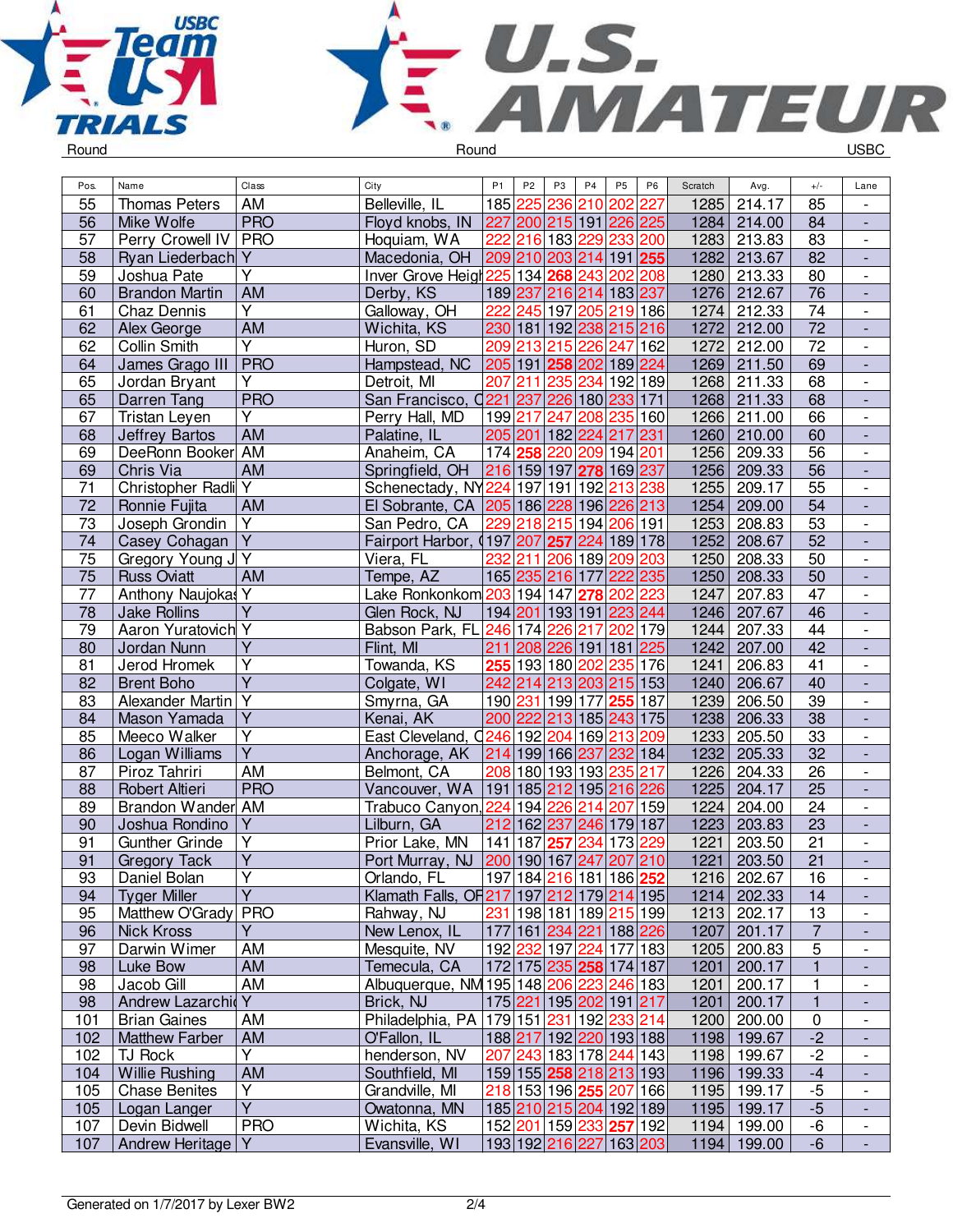



| Pos. | Name                    | Class                   | City                                                | P <sub>1</sub>          | P <sub>2</sub> | P <sub>3</sub>                                       | P <sub>4</sub>   | P <sub>5</sub>       | P <sub>6</sub> | Scratch | Avg.        | $+/-$          | Lane                         |
|------|-------------------------|-------------------------|-----------------------------------------------------|-------------------------|----------------|------------------------------------------------------|------------------|----------------------|----------------|---------|-------------|----------------|------------------------------|
| 107  | <b>Teagan Smale</b>     | Υ                       | Boulder City, NV 204 211                            |                         |                |                                                      | 193 220          | 162 204              |                | 1194    | 199.00      | $-6$           |                              |
| 110  | Bryan Hahlen            | $\overline{\mathsf{Y}}$ | Greenwood, SC   173   178   172   203   199   268   |                         |                |                                                      |                  |                      |                | 1193    | 198.83      | $-7$           |                              |
| 111  | Ken Hayase-Fond Y       |                         | Pearl City, HI                                      |                         |                | 181 212 236 188 203 171                              |                  |                      |                | 1191    | 198.50      | $-9$           | $\overline{\phantom{a}}$     |
| 112  | Matthew Diamond AM      |                         | Centerville, OH                                     |                         |                | 164 174 198  <mark>231</mark>  196  <mark>225</mark> |                  |                      |                | 1188    | 198.00      | $-12$          | $\overline{\phantom{a}}$     |
| 113  | Joshua Taylor           | AM                      | Marina Del Rey, (221                                |                         |                | 201 182 191                                          |                  | $\overline{215}$ 176 |                | 1186    | 197.67      | $-14$          | $\overline{\phantom{a}}$     |
| 114  | Luke Fisher             | $\overline{Y}$          | Altoona, IA                                         |                         |                | 206 191 197 204                                      |                  | 195 192              |                | 1185    | 197.50      | $-15$          | $\overline{\phantom{a}}$     |
| 115  | Calvin Au               | Υ                       | Daly City, CA                                       |                         |                | 170 181 248 241                                      |                  | 163 181              |                | 1184    | 197.33      | $-16$          |                              |
| 115  | <b>Brandon Novak</b>    | <b>PRO</b>              | chillicothe, OH                                     |                         |                | 222 198 241 202 183 138                              |                  |                      |                | 1184    | 197.33      | $-16$          | $\overline{\phantom{a}}$     |
| 117  | Kevin Valmonte          | AM                      | Upland, CA                                          |                         |                | 148 203 235 213                                      |                  | 166 217              |                | 1182    | 197.00      | $-18$          | $\overline{\phantom{a}}$     |
| 117  | Craig Yamada            | AM                      | Kaneohe, HI                                         |                         |                | 189 177 248 192 176 200                              |                  |                      |                | 1182    | 197.00      | $-18$          |                              |
| 119  | Chase Kaufman           | $\overline{\mathsf{Y}}$ | Swartz Creek, MI258 201 160 192 193 177             |                         |                |                                                      |                  |                      |                | 1181    | 196.83      | $-19$          | $\overline{\phantom{a}}$     |
| 119  | Jacob Klein             | $\overline{\mathsf{Y}}$ | East Islip, NY                                      |                         |                | 170 211 236 163 213 188                              |                  |                      |                | 1181    | 196.83      | $-19$          | $\overline{a}$               |
| 121  | David Drews             | <b>AM</b>               | Chicago, IL                                         |                         |                | 180 202 195 224 188 185                              |                  |                      |                | 1174    | 195.67      | $-26$          | $\overline{\phantom{a}}$     |
| 122  | <b>Tyler Kurcz</b>      | $\overline{Y}$          | Hanover Park, IL 203 219 207 201                    |                         |                |                                                      |                  | 151 190              |                | 1171    | 195.17      | $-29$          | $\Box$                       |
| 123  | <b>Brett Barrientes</b> | AM                      | Grovetown, GA                                       |                         |                | 161 209 178 183                                      |                  | 216                  | 223            | 1170    | 195.00      | $-30$          | $\overline{\phantom{a}}$     |
| 124  | Matthew C. Steph Y      |                         | Houston, TX                                         |                         |                | 145 211 229 201 174 202                              |                  |                      |                | 1162    | 193.67      | $-38$          | $\overline{\phantom{a}}$     |
| 124  | Hunter Kempton          | Υ                       | Buzzards Bay, M 148 219 208 173 191 223             |                         |                |                                                      |                  |                      |                | 1162    | 193.67      | $-38$          | $\qquad \qquad \blacksquare$ |
| 126  | <b>Michael Martell</b>  | $\overline{\mathsf{Y}}$ | Chicago, IL                                         |                         |                | 179 188 177 213 202 202                              |                  |                      |                | 1161    | 193.50      | $-39$          | $\overline{\phantom{a}}$     |
| 127  | Andrew Letscher Y       |                         | Canfield, OH                                        |                         |                | 190 202 206 138                                      |                  | 203 221              |                | 1160    | 193.33      | $-40$          | $\blacksquare$               |
| 128  | Michael Duran           | <b>PRO</b>              | Banning, CA                                         |                         |                | 177 163 191 226 212 189                              |                  |                      |                | 1158    | 193.00      | $-42$          | $\blacksquare$               |
| 129  | Julian Zavala           | Y                       | Downey, CA                                          |                         |                | 176 209 193 190 202 184                              |                  |                      |                | 1154    | 192.33      | $-46$          | $\overline{\phantom{a}}$     |
| 130  | Lucas Perdieu           | <b>AM</b>               | De Witt, IA                                         |                         |                | 166 189 202 182 209 199                              |                  |                      |                | 1147    | 191.17      | $-53$          | $\overline{a}$               |
| 130  | Ryan Mooney             | <b>AM</b>               | Carterville, IL                                     |                         | 146 221 222    |                                                      | 187 171 200      |                      |                | 1147    | 191.17      | $-53$          | $\blacksquare$               |
|      |                         |                         | Lees Summit, MQ184 135 205 179 234 205              |                         |                |                                                      |                  |                      |                | 1142    | 190.33      |                | ÷,                           |
| 132  | Christopher Grim Y      | AM                      | Broomfield, CO                                      |                         |                | 196 248 223 153 166 155                              |                  |                      |                |         |             | $-58$          |                              |
| 133  | <b>Matthew Santos</b>   |                         |                                                     |                         |                |                                                      |                  |                      |                | 1141    | 190.17      | $-59$          | $\overline{\phantom{a}}$     |
| 134  | <b>Tom Hankey</b>       | Y                       | Great Barrington,                                   |                         |                | 181 224 193 138 197 204                              |                  |                      |                | 1137    | 189.50      | $-63$          | $\blacksquare$               |
| 135  | Alex Aguirre            | Υ<br>$\overline{Y}$     | Tracy, CA                                           |                         |                | 248 157 166 189 164 211                              |                  |                      |                | 1135    | 189.17      | $-65$<br>$-68$ | $\overline{\phantom{a}}$     |
| 136  | Justin Larson           | $\overline{Y}$          | Fairport, NY                                        |                         |                | 188 254 150 157 191 192                              |                  |                      |                | 1132    | 188.67      |                |                              |
| 137  | <b>Ryan Dudley</b>      | $\overline{Y}$          | Anchorage, AK                                       |                         |                | 167 190 199 181 167                                  |                  |                      | 227            | 1131    | 188.50      | $-69$          | $\blacksquare$               |
| 138  | Donovan Koff            |                         | Las Vegas, NV                                       |                         |                | 188 225 131 201 183 201                              |                  |                      |                | 1129    | 188.17      | $-71$          | $\overline{\phantom{a}}$     |
| 139  | Jonathan Bowma          | $\overline{Y}$          | Peru, NY                                            |                         |                | 149 195 222                                          | $\overline{179}$ | 225 156              |                | 1126    | 187.67      | $-74$          | $\overline{\phantom{a}}$     |
| 140  | Eric Cox                | AM                      | San Diego, CA                                       |                         |                | 191 164 181 178 219 191                              |                  |                      |                | 1124    | 187.33      | $-76$          | $\overline{a}$               |
| 140  | Kevin Fischer           | $\overline{\mathsf{Y}}$ | Winter Park, FL                                     |                         |                | 184 191 187 178 206 178                              |                  |                      |                | 1124    | 187.33      | $-76$          | $\overline{\phantom{a}}$     |
| 142  | Jacob Dunnum            | $\overline{Y}$          | La Crosse, WI                                       | 215 171                 |                |                                                      | 179 179 201      |                      | 178            | 1123    | 187.17      | $-77$          | $\frac{1}{2}$                |
| 143  | <b>Reed Ross</b>        | AM                      | Faribault, MN                                       | 171                     |                | 150 169 176                                          |                  | 244                  | 211            | 1121    | 186.83      | $-79$          | $\overline{\phantom{a}}$     |
| 143  | <b>Trent Mitchell</b>   | AM                      | Chicago, IL                                         | 179 171                 |                |                                                      | 176 187          | 199 209              |                | 1121    | 186.83      | $-79$          | $\overline{\phantom{a}}$     |
| 145  | Alexander Angell        | Y                       | Unionville, CT                                      | 220                     | 161            | 234                                                  | 201              | 134 170              |                | 1120    | 186.67      | $-80$          | $\qquad \qquad \blacksquare$ |
| 146  | <b>Holden Luke</b>      | Υ                       | Sioux falls, SD                                     |                         |                | 133 154 189 207                                      |                  | 178 258              |                | 1119    | 186.50      | $-81$          | $\overline{\phantom{a}}$     |
| 147  | Joe Gerencser           | Y                       | Henderson, NV                                       |                         |                | 210 181 191 181 183 171                              |                  |                      |                |         | 1117 186.17 | $-83$          | $\qquad \qquad -$            |
| 147  | Kaan Kurt               | $\overline{Y}$          | Leland, NC                                          |                         |                | 200 198 162 191 163 203                              |                  |                      |                | 1117    | 186.17      | $-83$          | $\overline{\phantom{a}}$     |
| 149  | Matthew Graham   PRO    |                         | Stockton, CA                                        |                         |                | 160 211 186 200 156 203                              |                  |                      |                | 1116    | 186.00      | $-84$          | $\overline{\phantom{a}}$     |
| 150  | Kennison Andrew Y       |                         | Oceanside, CA                                       |                         |                | 143 181 193 223 188 186                              |                  |                      |                | 1114    | 185.67      | $-86$          |                              |
| 150  | Willie Jones            | AM                      | Thornton, CA                                        |                         |                | 170 159 256 200 177 152                              |                  |                      |                | 1114    | 185.67      | $-86$          | $\overline{\phantom{a}}$     |
| 152  | Shawn Brown             | AM                      | Rochester, NY                                       |                         |                | 187 100 233 256 159 168                              |                  |                      |                |         | 1103 183.83 | $-97$          |                              |
| 153  | Andrew Cannuli          | Y                       | Moorestown, NJ                                      |                         |                | 190 165 170 160 218 198                              |                  |                      |                | 1101    | 183.50      | $-99$          | $\overline{\phantom{a}}$     |
| 154  | Dan Rawsthorne          | <b>PRO</b>              | Seattle, WA                                         |                         |                | 158 221 195 199 124 203                              |                  |                      |                | 1100    | 183.33      | $-100$         | $\overline{\phantom{a}}$     |
| 155  | Kenneth Ryan            | Υ                       | Farmingdale, NJ   171   181   222   178   162   181 |                         |                |                                                      |                  |                      |                | 1095    | 182.50      | $-105$         | $\overline{\phantom{a}}$     |
| 156  | Nick Archacki           | $\overline{Y}$          | Saegertown, PA                                      |                         |                | 166 195 206 165 183 167                              |                  |                      |                | 1082    | 180.33      | $-118$         | ۰                            |
| 157  | Kyle Ortiz              | AM                      | Mililani, HI                                        |                         |                | 168 178 167 179 188 190                              |                  |                      |                | 1070    | 178.33      | $-130$         | $\overline{\phantom{a}}$     |
| 158  | Avery Wolf              | $\overline{Y}$          | Skokie, IL                                          |                         |                | 186 226 157 149 198 153                              |                  |                      |                | 1069    | 178.17      | $-131$         | $\overline{\phantom{a}}$     |
| 159  | <b>Tim Smolen</b>       | AM                      | Elmwood Park, IL 213 166 164 202 152 158            |                         |                |                                                      |                  |                      |                | 1055    | 175.83      | $-145$         | $\overline{\phantom{a}}$     |
| 160  | Matthew Stephen         | Y                       | Egg Harbor Town 148 151 153 211 196 183             |                         |                |                                                      |                  |                      |                | 1042    | 173.67      | $-158$         | $\overline{\phantom{a}}$     |
| 160  | Zachary Vitelli         | $\overline{Y}$          | Annandale, NJ                                       |                         |                | 143 153 206 176 186 178                              |                  |                      |                | 1042    | 173.67      | $-158$         | $\overline{\phantom{a}}$     |
| 162  | Alec Dudley             | $\overline{Y}$          | Anchorage, AK                                       | 158 157 182 158 197 186 |                |                                                      |                  |                      |                |         | 1038 173.00 | $-162$         | $\Box$                       |